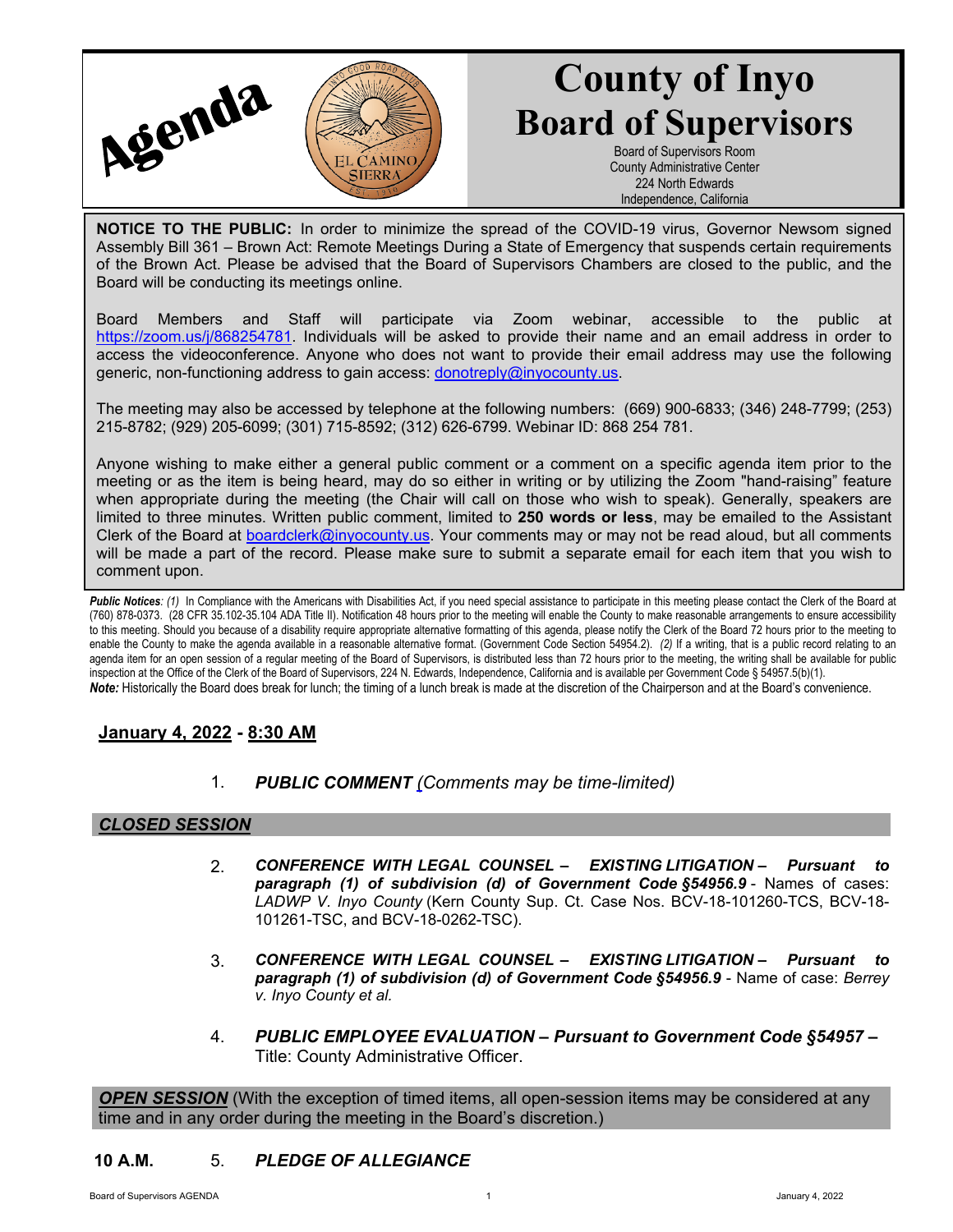- 6. *ELECTION OF OFFICERS* The Board will elect a Chairperson and Vice Chairperson for calendar year 2022.
- 7. *REPORT ON CLOSED SESSION AS REQUIRED BY LAW*
- 8. *PUBLIC COMMENT (Comments may be time-limited)*
- 9. *COUNTY DEPARTMENT REPORTS (Reports limited to two minutes)*
- 10. *COVID-19 STAFF UPDATE*

### *DEPARTMENTAL - PERSONNEL ACTIONS*

- 11. **County Administrator -** Request Board: A) change the Authorized Strength in the Office of the CAO by reclassifying one (1) Emergency Services Manager at Range 82 (\$6,575 - \$7,984) as an Emergency Services Manager at Range 78 (\$5,971 - \$7,255) and approve the revised job description; B) find where internal candidates may meet the qualifications for the position, the vacancy could possibly be filled through an internal recruitment, but an open recruitment is more appropriate to ensure qualified applicants apply; and C) approve the hiring of one (1) Emergency Services Manager at Range 78 (\$5,971 - \$7,255).
- 12. **Public Works -** Request Board find that, consistent with the adopted Authorized Position Review Policy: A) the availability of funding for one (1) Engineering Assistant I/II exists in the General Fund, as certified by the Public Works Director and concurred with by the County Administrator and Auditor-Controller; B) where internal candidates may meet the qualifications for the position, the vacancy could possibly be filled through an internal recruitment, but an open recruitment is more appropriate to ensure qualified applicants apply; and C) approve the hiring of one (1) Engineering Assistant I at Range 71 (\$5,058 - \$6,150) or a Engineering Assistant II at Range 75 (\$5,563 - \$6,761) or a Engineer Assistant Civil at Range 73 (\$5,302 - \$6,449) up to E step depending on qualifications.

*CONSENT AGENDA* (Items that are considered routine and are approved in a single motion; approval recommended by the County Administrator)

- 13. **County Administrator -** Request Board approve reimbursement to Laws Railroad Museum in the amount of \$39,820 for the repair of one wall in the Wells Fargo building and the replacement of the roof on the School building.
- 14. **Health & Human Services -** Request the Board ratify and approve the Fiscal Year 2021-22 Children's Medical Services (CMS) Plan and Budgets and authorize the Chairperson to sign the Certification Statements.
- 15. **Health & Human Services Behavioral Health -** Request Board approve Amendment No. 01 to the performance contract between the County of Inyo and the California Department of Health Care Services, for the period of July 1, 2017 through June 30, 2022, and authorize the HHS Director, in her role as Interim Local Mental Health Director, to sign the STD Standard Agreement 213A as well as complete the Contractor Certification Clauses.
- 16. **Health & Human Services Behavioral Health -** Request Board ratify and approve the agreement between the County of Inyo and Bakersfield Behavioral Healthcare Hospital, LLC of Bakersfield, CA, for the provision of psychiatric inpatient services in an amount not to exceed \$50,000 for the period of November